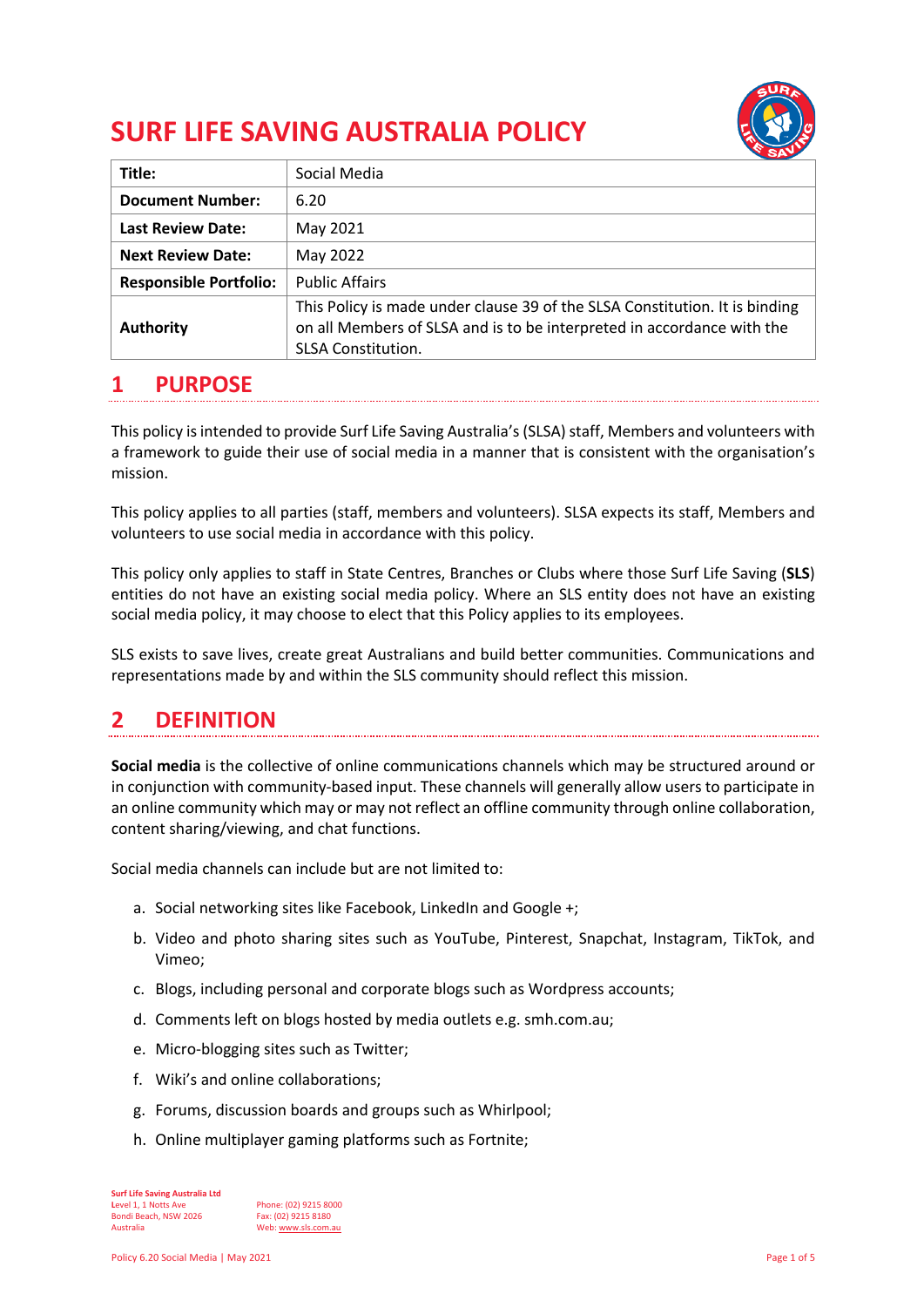- i. Instant messaging including SMS, WhatsApp, WeChat and iMessage;
- j. Online dating sites such as Tinder, Bumble and RSVP;
- k. Podcast and vodcast sites;
- l. Geo-spacial tagging such as Foursquare; and
- m. Livestreaming sites and apps such as Twitch and Periscope.

### **3 SCOPE**

This Policy applies to SLSA staff, Members, and volunteers who represent SLSA, both in Australia and overseas. This includes, as far as practicable, suppliers, partners and contractors (in this Policy **Social Media Users**).

Due to the unique nature of SLS in Australia, the boundaries between a Member's profession, volunteer time and social life can often be blurred. It is therefore essential that Members make a clear distinction between what they do in a professional capacity and what they do, think or say in their capacity as a volunteer for SLSA. SLSA considers all Members of SLSA as its representatives.

This Policy should be read in conjunction with SLSA's Member Protection policy and code of conduct.

As noted above, this Policy does not apply to staff of State Centres, Branches or Clubs in their capacity as staff of those entities, and where those entities have an existing social media policy. Where the staff of State Centres, Branches or Clubs are also members of SLSA, this policy will apply to those persons in their capacity as members of SLSA.

### **4 GUIDING PRINCIPLES FOR SOCIAL MEDIA USE**

#### For official and personal users of social media

Whenever Social Media Users are interacting on social media, in a professional or personal context, the following guiding principles should be considered and applied at all times.

Please note SLSA staff are also bound by the SLSA Code of Conduct, and Members are also bound by the Member Protection Policy.

A Social Media User must:

- a. Not criticise SLSA, sponsors, athletes, other organisations and their employees, volunteers or supporters, SLSA or its State Centres, Branches or Clubs;
- b. Not harass, bully, abuse or intimidate or display any other form of inappropriate behaviour as per the SLSA Member Protection Policy (in particular clause 3.5.36 Cyber Bullying);
- c. Not post content that is obscene, defamatory, threatening, harassing, bullying, discriminatory, offensive, aggressive, abusive, profane, hateful, racist, pornographic, sexist, sexually explicit, that infringes on copyright, constitutes a contempt of court, breaches a Court suppression order, or is otherwise unlawful;
- d. Not exploit platforms to seduce, groom or inappropriately engage with Children;
- e. Not defame any other person or entity;
- f. Not do anything that breaches their terms of employment or membership;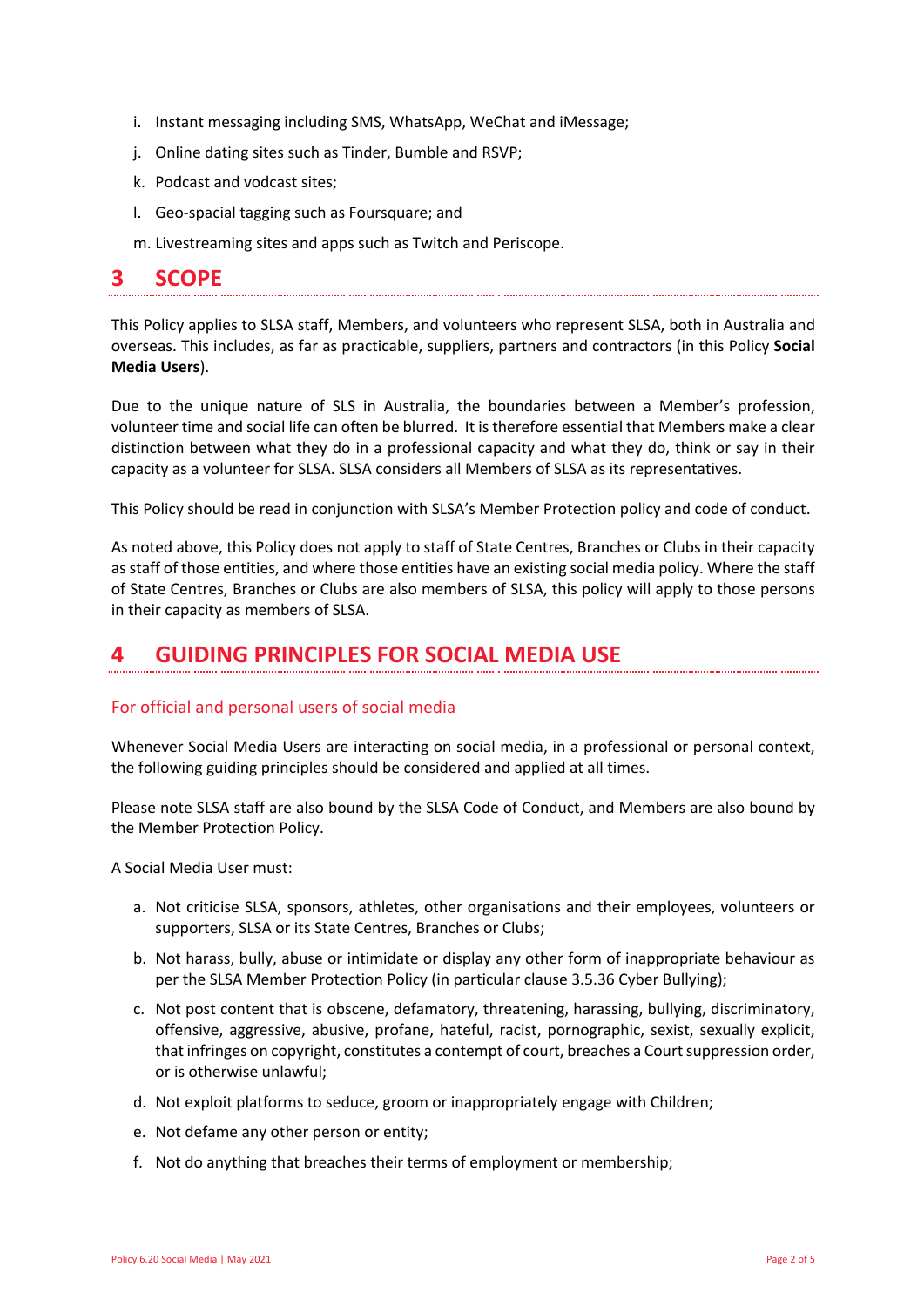- g. Respond to others' opinions respectfully;
- h. Subject to SLSA policies and otherwise the consent of SLSA not use any SLSA intellectual property or imagery;
- i. Respond to others' opinions respectfully and acknowledge and correct mistakes promptly;
- j. Ensure that all information is accurate, not misleading and complies with all relevant laws, policies and terms of use;
- k. Only disclose and discuss approved and publicly available information and content (including videos, audio and images);
- l. Adhere to terms and use of the relevant social media platform/website, as well as SLSA policies;
- m. Not post content that might otherwise cause damage to the reputation of SLSA or bring it into disrepute;
- n. Disclose conflicts of interest to appropriate persons in relevant circumstances where able;
- o. Not directly express a political affiliation on an official account or a personal account clearly associated with SLS activities;
- p. Not upload information of a confidential nature, especially in regard to SLSA's services or Members;
- q. Comply with all relevant laws including but not only privacy and defamation laws and laws relating to use and publication of intellectual property; and
- r. Not use SLSA IP in relation to any paid or unpaid promotion or endorsement of products or commercial entities including in kind services or gifts; unless in agreement with SLSA.

In addition, an SLSA Staff Member must:

- a. Ensure that comments, posts, and responses from official SLSA accounts are true and accurate;
- b. Not conduct a private business through SLSA's social media presence;
- c. Ensure that comments, posts, and responses from official SLSA accounts are true and accurate and link to online references and original source materials directly.

### **5 USE OF SLSA TRADEMARK ON SOCIAL MEDIA**

#### Refer to the SLSA Intellectual Property Policy 6.01.

When using social media for professional or personal pursuits, all SLSA Members must respect the SLSA brand and follow the SLSA Policies to ensure SLSA's Intellectual Property and its relationships with sponsor and stakeholders are not compromised and that the organisation is not brought into disrepute.

In specific reference to social media:

- a. Partners or sponsors of State SLS entities may not imply association with SLS as a national movement (i.e. referring to themselves as 'proudly supporting Surf Life Saving Australia', 'SLSA' or 'supporting Surf Life Saving.'). If their association is with a State entity rather than the national entity, they may only refer to the State body (i.e. "Supporting Surf Life Saving New South Wales" for example).
- b. Generalised products or services, social media accounts/domain names associated with SLSA are to be used to represent these services/products/brands on a national scale only and the relevant registrations of these accounts established by National Office only.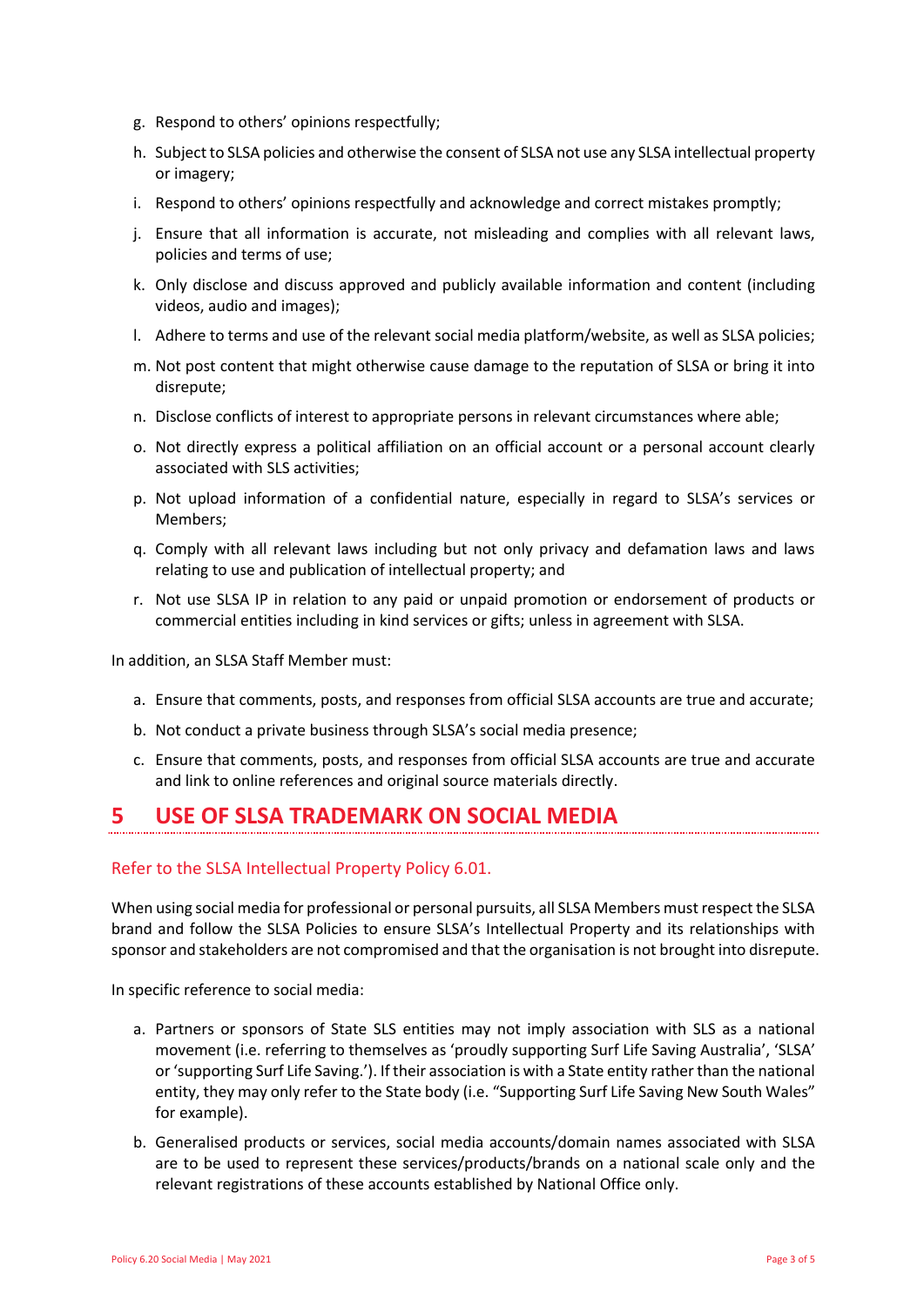# **6 USE OF PHOTOGRAPHY ON SOCIAL MEDIA**

#### 6.1 Refer to SLSA Photography Policy 6.21

In summary, photos or video that may be interpreted as offensive, obscene, defamatory, threatening, harassing, bullying, discriminatory, hateful, racist or sexist must not be used in any way. SLSA reserves the right to remove any inappropriate images from official SLSA sites.

You must adhere to copyright legislation at all times. If a photo or video does not belong to SLSA, permission should be obtained, and appropriate recognition be given upon posting the content.

You should seek the consent of any individual before publishing a photo or video containing their image or that of their personal property. If photos or video includes a minor, consent must be provided by a parent or legal guardian.

Use of any official SLS photo or video content on a personal social media account, without approval or authorisation is strictly prohibited.

### **7 PERMISSIONS**

SLSA may create social media accounts to engage with their members, supporters and general public. Any account which represents SLSA must be authorised and approved by SLSA Management. The account should identify itself as an official account representing SLSA.

# **8 PERSONAL USE OF SOCIAL MEDIA WHEN YOU CAN BE IDENTIFIED AS A SLSA MEMBER**

Personal use can be defined as the use of non-official SLSA social media accounts where the person can be identified as a SLSA Member.

Personal use is a matter for an individual user, however, individuals will be accountable for the consequences of their actions on social media if such actions contravene this policy and will be disciplined according to the policies and codes of conduct of SLSA and their individual employment or volunteer agreements.

### **9 NAMED AFFILIATIONS**

Accounts (be it a blog, webpage, twitter account, Facebook page etc) that are not official, but are set up by employees, volunteers or supporters of SLSA for personal reasons can have an affiliation to the organisation, so long as the following is undertaken:

- a. It should not have the affiliation with SLSA as the primary identifier; and
- b. It should include a prominent disclaimer that the opinions of the user are their own and do not represent those of SLSA.

For example a staff member might include a bio similar to this:

*"Likes apples and fishing, interested in politics and the news, works for SLSA, opinions expressed are my own and not to be taken as an endorsement or representing the views of SLSA".*